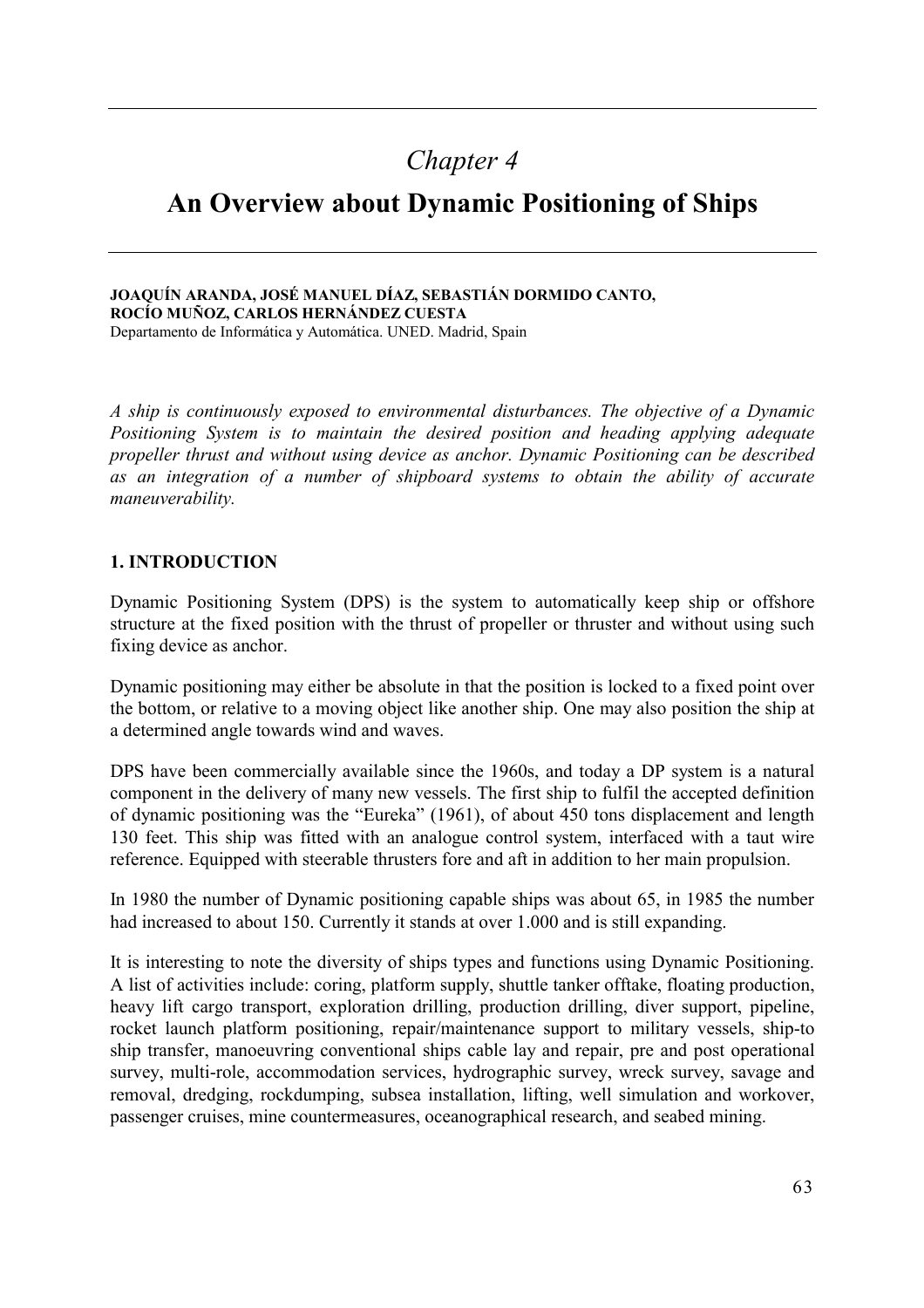The Dynamic Positioning Systems have become more sophisticated and complicated, as well as more reliable.

The DPS development came in the mid 1970's with the application of Kalman filters and linear quadratic optimal controllers. These systems were computationally demanding compared to the computer resources then available [1-7]. In the 1990's a renewed interest for the subject was shown by the application of alternative control strategies; designs based on H∞-control was introduced [8,9], controller minimising self-induced rolling and pitching were proposed [10], and control strategies based on non-linear methods were suggested [11-13]. The non-linear techniques developed for dynamic positioning in [14] were successfully applied to a full scale turret-anchored FPSO. In [15] was showed a two-layered controller for moored ships dedicated to minimise a general cost function punishing important operational parameters such as rolling, riser traction and fuel consumption.

In general, depending on the supported functionality we may crudely divide dynamic positioning market into two segments: an high-end market demanding tailor-made solutions and high operational safety; and in the other end, there are lightweight systems offering a selection of the functionality available in the high-end brand. These systems typically offer simple station keeping functionality, course-keeping auto-pilots, and manual control.

The advantages of fully DP operated ships are the ability to operate in deep-water, the flexibility to quickly establish position and leave location, and to start up in higher sea states than if a mooring system should be connected.

# **2. BASIC PRINCIPLES OF DYNAMIC POSITIONING**

A Dynamic Positioning Systems can be described as an integration of a number of shipboard systems to obtain the ability of accurate manoeuvrability. The main functions performed by a DPS are showed in Figure 1. The position and heading of ship are estimated based on the ship model, the position and heading measurements, and the forces acting on the ship. The control commands to the thrusters are calculates based on the difference between the desired position and heading and the estimated position and heading. The thrusters provide the necessary forces to counter the external forces and moment acting on the ship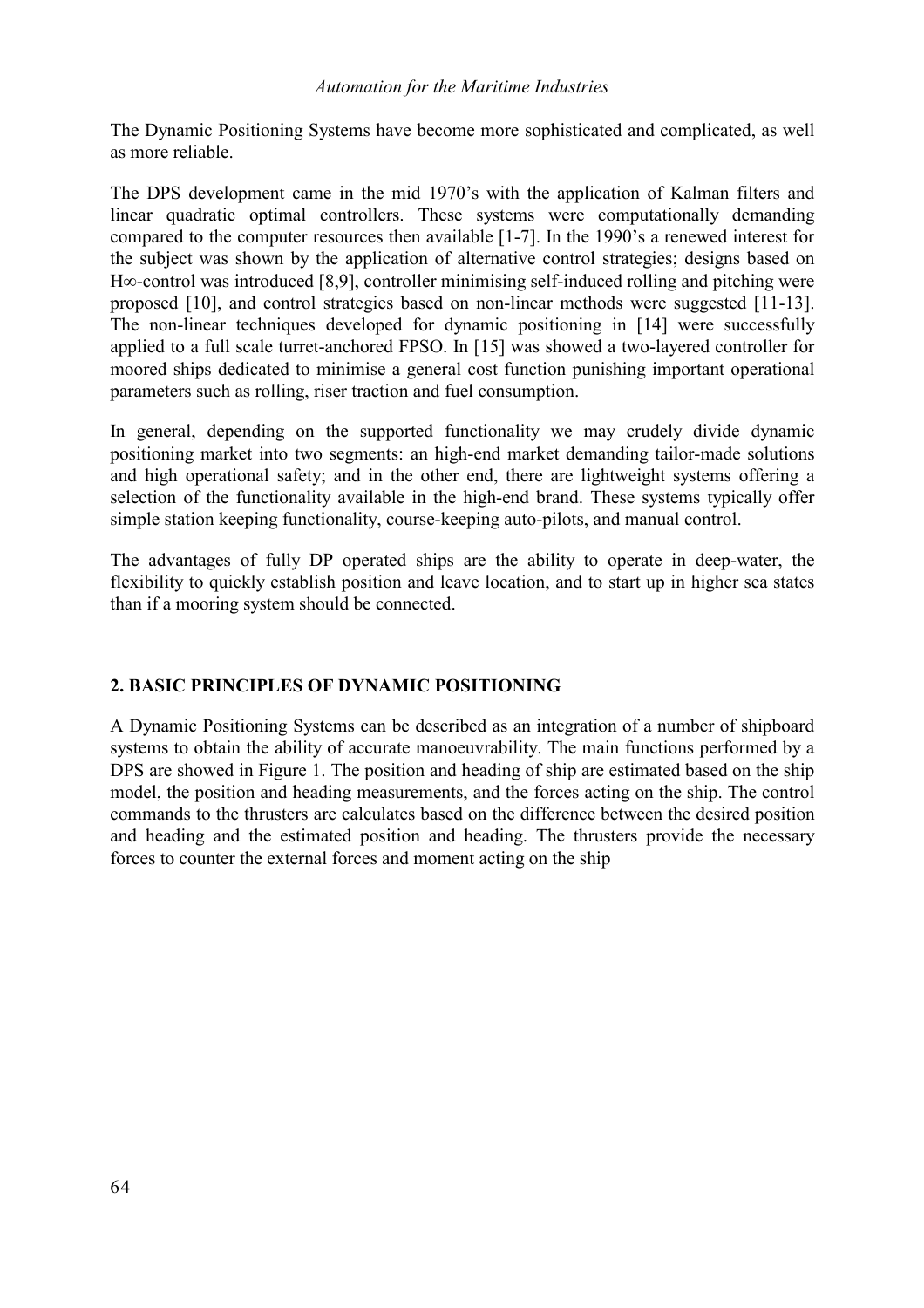

**Figure 1. Schematic diagram of a Dynamic Positioning Systems** 

The measured signals are processed by the signal processing module, this block performs tests identifying high variance, wild point, frozen signals, and signal drift. Erroneous signals are rejected. Roll and pitch compensation of position measurements is also performed in this block.

The main objective of the Estimation module is to provide estimates of ship's positions, heading and velocities. The rapid, purely oscillatory motion induced by wave has to be filtered out. In order to estimate ship position, The DPS uses information about the sensor system, that is a Position Measurement Equipment or Position Reference System, and its own internal model of the ship. The measurements are noisy. The source of noise depends on the sensors and on the method used for measuring position.

A conventional feedback controller is of PD-type using the position and heading estimates. Some kind of integral action is required to compensate for static environmental disturbance. The controller feedforward normally consists reference and feed-forward.

The trhuster allocation block maps the controller the controller outputs (such as force and moment demands) into thuster set points such as propeller speed, azimuth nad rudder angles, pitch ratio.

# **3 MODELING OF MARINE VEHICLES**

The number of published investigations about ship modelling is immense. For example, a nonlinear model in 6 degree of freedom is shown in[16], a survey of ship models and experimental techniques for identification of ship dynamics are described in several publications [17-19].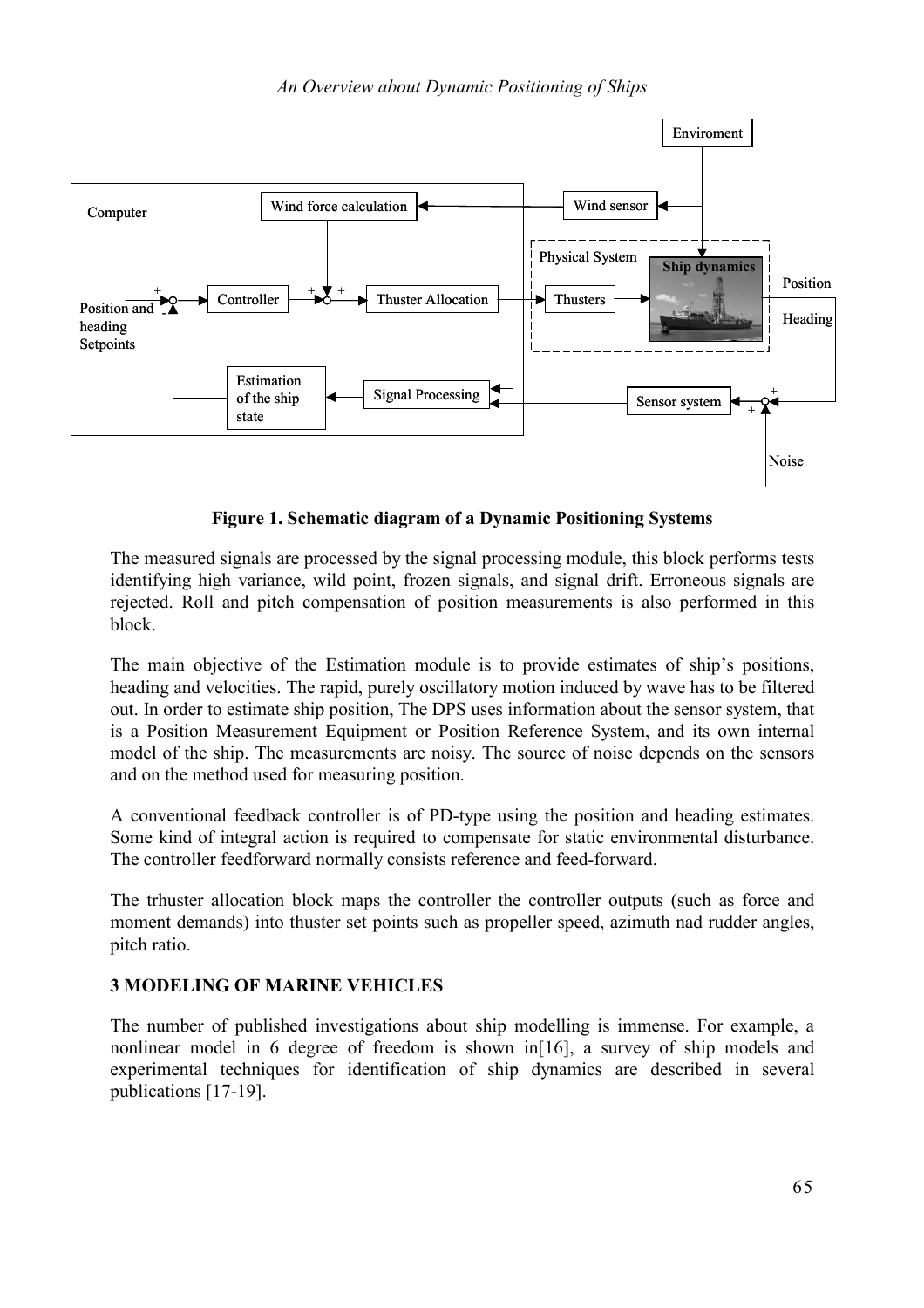#### *Automation for the Maritime Industries*

The hydrodynamic and derivatives coefficients occurring in the equations of motion cannot be calculated analytically and hence tests with the physical model are carried out in towing tanks, rotating arms tanks and Planar Motion Mechanism (PMM). Experimental techniques (as described in [20]) can be used to determine these coefficients.

The use of system identification techniques to determine ship-dynamics has been increasing, and different input signals are defined (see for example the early work of Aström and Kälström [21], or [22], where classical least squares algorithms are used). However, the extra complexity associated with non-linear systems, with constrains and no initial information of model structure, means that exhaustive search is not always feasible. In these cases genetic identification strategy can be used to obtain initial values.

Experiments in towing tanks are concerned with the determination of the motion transfer functions. Usually, tests in regular waves are made to experimental determination of the motion transfer functions. In this case, it is necessary to record the sinusoidal motions of the model and to determine the motion amplitudes experienced for a variety of different waves frequencies. The incident waves can be measured using a wave probe mounted on the towing carriage. This introduces a phase shift in the recorded motions and it is necessary to correct for this effect in the analysis.

In general, the ship model is a set of equations of motion that is used to predict the motion of the ship when know forces and moment are applied. In order to achieve good performance of the DPS the model has to be as detailed as practically possible. The model parameters are verified by sea trials. However the model only represents some behaviour of the ship, so the model is an approximation and is not perfect.

Without loss of generality, the dynamics of a surface ship are described by a model based on the horizontal motion with the motion variables of surge, sway and yaw. The movement of the ship is determined by the hydrodynamic forces and moments, the input variables of which are shaft angular velocity, related to propeller thrust, and the rudder deflection angle. These physical input variables subject to constraints. The ship motion can be defined over two coordinate frames using a body-fixed frame of surge-sway  $(X_0Y_0)$  and a global reference frame of North-East (XY)

The three degrees of freedom non-linear ship motion equations can be written as [17]:

$$
m\left(\frac{du}{dt} - vr - x_{G}r^{2}\right) = X\left(u, v, r, \frac{du}{dt}, \delta, n\right)
$$

$$
m\left(\frac{dv}{dt} + ur + x_{G}\frac{dr}{dt}\right) = Y\left(v, r, \frac{dv}{dt}, \frac{dr}{dt}, \delta\right)
$$

$$
I_{z}\frac{dr}{dt} + mx_{G}\left(\frac{dv}{dt} + ur\right) = N\left(v, r, \frac{dv}{dt}\frac{dr}{dt}, \delta\right)
$$

where *t* is time index, *u*, *v* denote surge and sway velocity, *r* is yaw angular velocity, *m* and *Iz* are mass of ship and the moments of inertia about the normal axis of  $X_0Y_0$  plane,  $x_G$  is the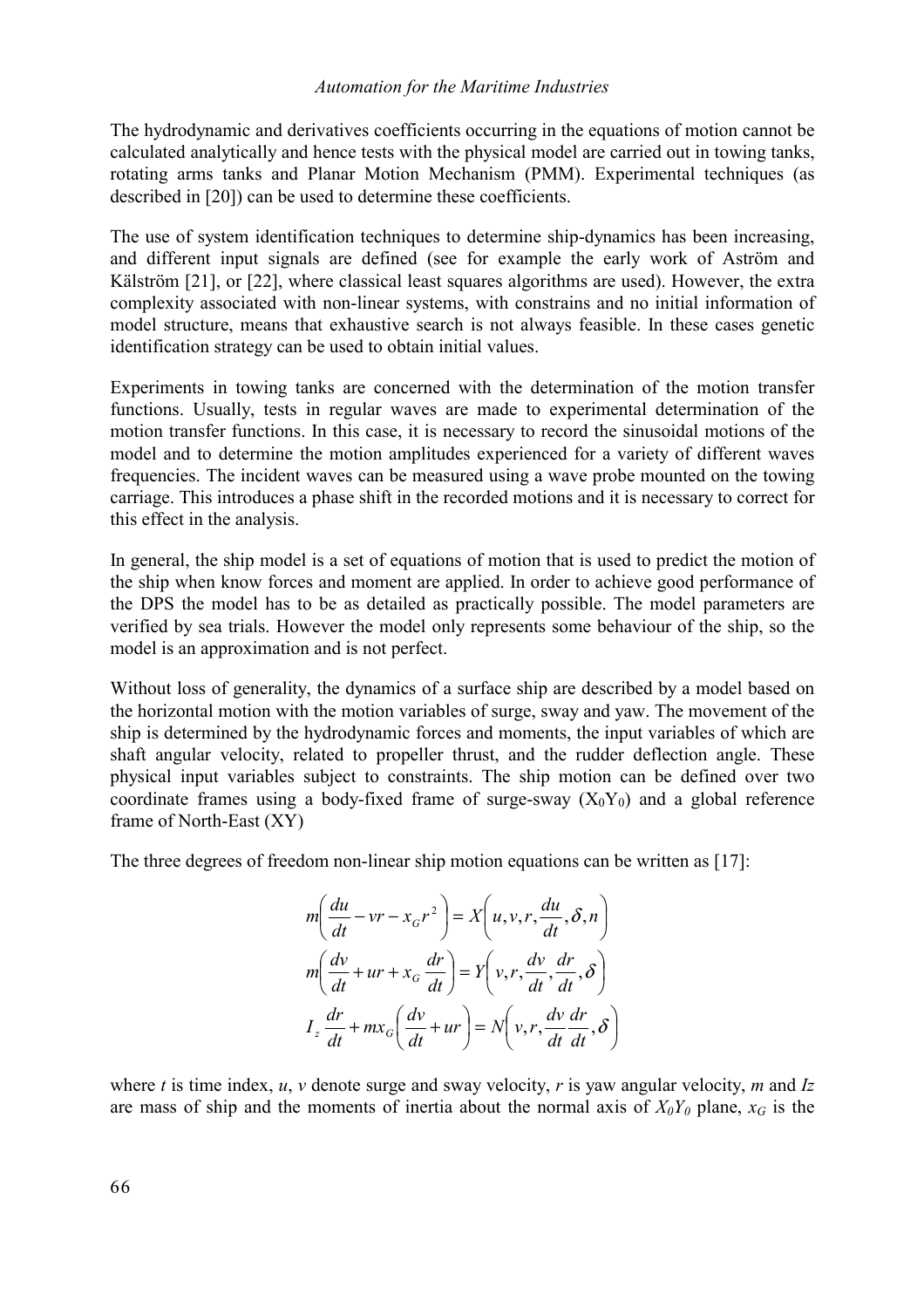Cartesian coordinate of the centre of gravity along  $X_0$  axis,  $\delta$  denotes the rudder deflection angle and *n* is the shaft velocity,  $X(.)$ ,  $Y(.)$  and  $N(.)$  are external forces (along the surge  $X_0$ , sway  $Y_0$  axis) and moment (for yaw rotation  $X_0 - Y_0$ ).

For underwater vehicle moving in six degree of freedom at high speed, the motion is highly nonlinear and coupled. However, in many applications the vehicle will only be allowed to move at low speed. If the vehicle has three planes of symmetry, then some coupled elements can be neglected (see [17]).

#### **4 POSITION REFERENCE SYSTEM**

Accurate, reliable and continuos position information is essential for dynamic positioning. A DPS requires data at a rate of once per second to achieve high precision. The dynamic position ships have some position reference system independent of the normal navigation system.

The most commonly used position reference for DPS is DGPS (Differential Global Position System) [23]. In order to improve GPS accuracy to levels useful for dynamic positioning, differential corrections are applied to GPS data. This is done by establishing reference stations at know points.

The basic concept of DGPS is the use of 2 receivers, one at a known location and one at an unknown position, that see GPS satellites in common. By fixing the location of one of the receivers, the other location may be found either by computing corrections to the position of the unknown receiver or by computing corrections to the pseudoranges. By using DGPS, effects of selective availability can be removed. For short baseline distances between receivers, some of the biases from the atmosphere can be removed as well. This cancellation effect is the result of both receivers seeing the same things. If one receiver location is known, then the bias in the pseudorange to the known receiver can be calculated and used to correct the solution of the unknown receiver location. Using double differenced observables can eliminate selective availability effects as well as other biases. Double differences are primarily used for surveying and geodetic research using phases; however, they are not limited to those applications. First, single differences are formed by subtracting observation equations from two separate receivers to a single satellite. Taking the difference between two single differences for a specific receiver pair gives the carrier phase double difference.

Some DGPS services accept multiple differential inputs obtained from an array of reference stations widely separated. Network DGPS systems provide greater stability and accuracy, and remove more of the ionospheric error than obtainable from a single reference station. The accuracy obtained by a DGPS is of 1 to 3 meters dependent upon the distances to the reference stations, ionospheric conditions, and the constellation of satellites available.

Others position reference systems used in dynamic positioning are: Hydroacoustic Position Reference, Taut Wire, Laser-based systems and Artemis.

In general, DPS combine position reference data from two or more position reference systems.

The ship heading is provided by one or more gyro compasses, which transmit data to the DPS.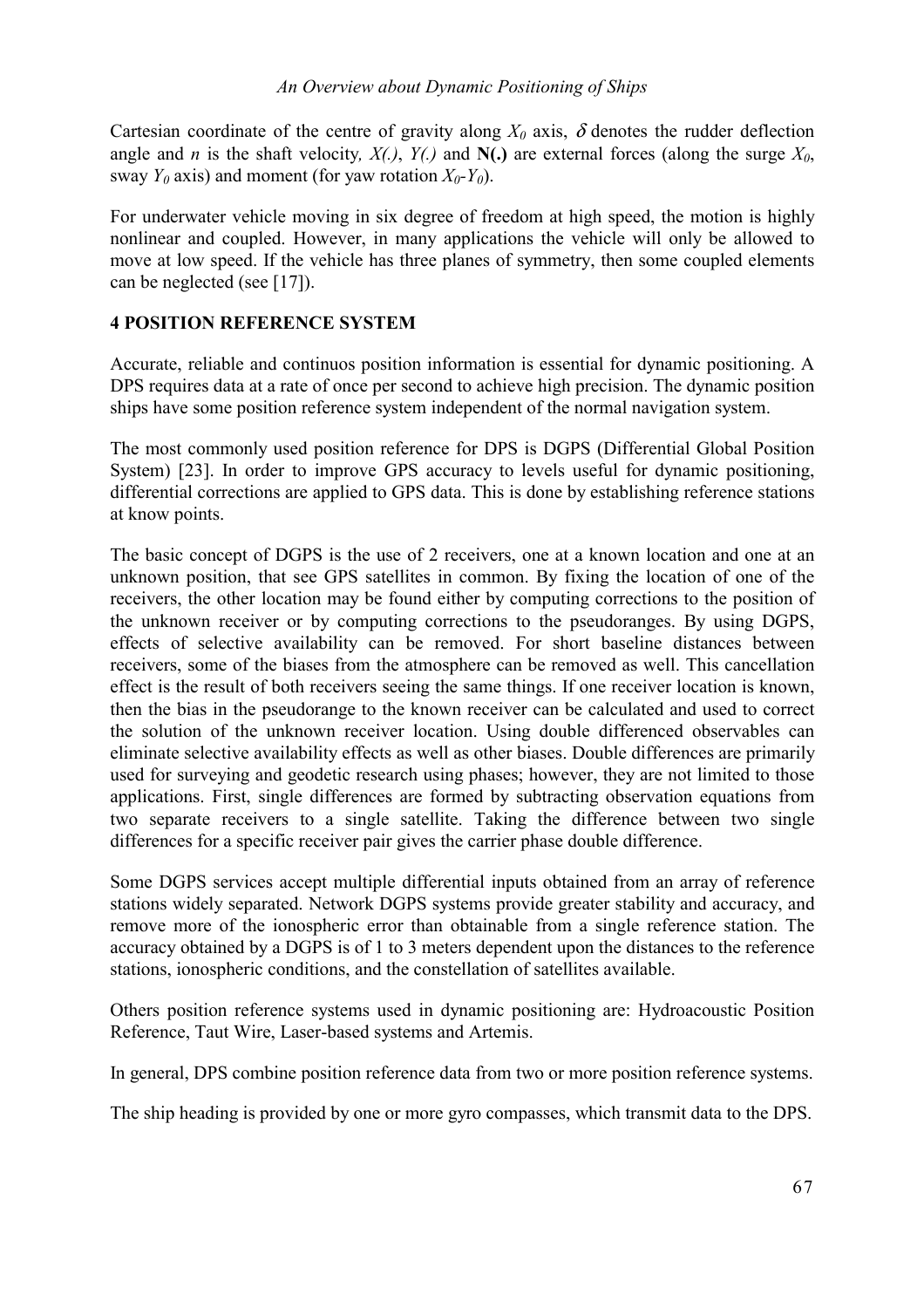# **5 ESTIMATION**

The measurement from Position Reference System are noisy. This noise depends on the sensors and method used for measuring position. Then, the problem is how do you estimate the position and attitude state of the ship whit an approximate knowledge of the ship dynamics and with noisy measurements. The answer to this problem is the use of Kalman filtering techniques. In a Dynamic Positioning application a Kalman filter is used to estimate the state of the vessel (for which a dynamics model has been developed) based on noisy measurements from reference systems and sensors.

In 1960, R.E. Kalman published his famous paper describing a recursive solution to the discrete data linear filtering problem [24]. Since that time, due in large part to advances in digital computing, the Kalman filter has been the subject of extensive research and application, particularly in the area of autonomous or assisted navigation. A very "friendly" introduction to the general idea of the Kalman filter can be found in Chapter 1 of [25], while a more complete introductory discussion can be found in [26], which also contains some interesting historical narrative. You can see also [27].

The Kalman filter estimates a process by using a form of feedback control: the filter estimates the process state at some time and then obtains feedback in the form of (noisy) measurements. As such, the equations for the Kalman filter fall into two groups: time update equations and measurement update equations. The time update equations are responsible for projecting forward (in time) the current state and error covariance estimates to obtain the a priori estimates for the next time step. The measurement update equations are responsible for the feedback—i.e. for incorporating a new measurement into the a priori estimate to obtain an improved a posteriori estimate.

The time update equations can also be thought of as predictor equations, while the measurement equations can be thought of as corrector equations. Indeed the final estimation algorithm resembles that of a predictor-corrector algorithm for solving numerical problems.

The specific equations for the time and measurement updates are:

Time update:

$$
\dot{\hat{x}}_k = A\hat{x}_{k-1} + Bu_{k-1}
$$

$$
P_k^- = AP_{k-1}A^T + Q
$$

Measurement update:

$$
K_{k} = P_{k}^{-} H^{T} (H P_{k}^{-} H^{T} + R)^{-1}
$$

$$
\hat{x}_{k} = \hat{x}_{k}^{-} + K_{k} (z_{k} - H \hat{x}_{k}^{-})
$$

$$
P_{k} = (I - K_{k} H) P_{k}^{-}
$$

After each time and measurement update pair, the process is repeated with the previous a posteriori estimates used to project or predict the new a priori estimates. This recursive nature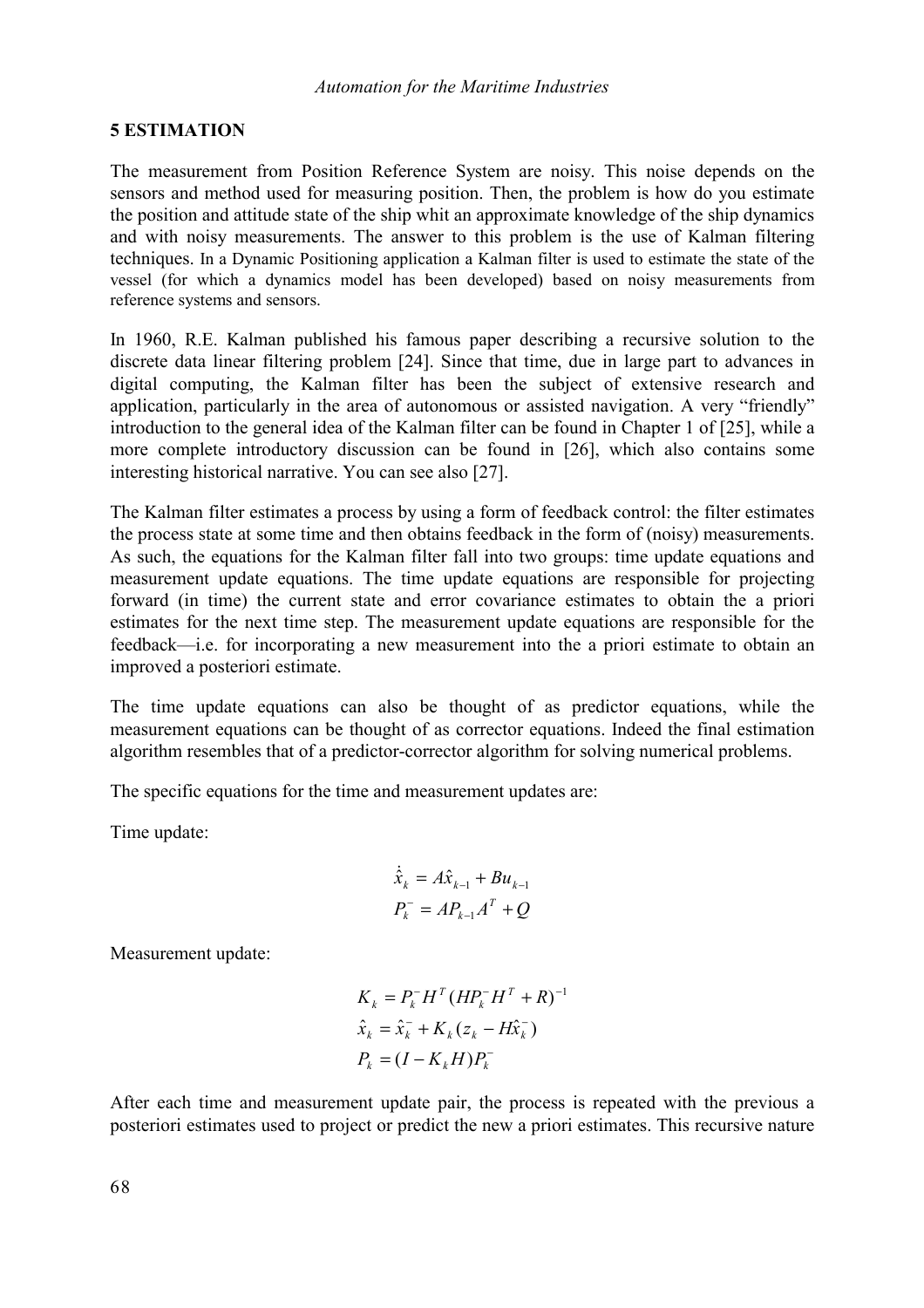#### *An Overview about Dynamic Positioning of Ships*

is one of the very appealing features of the Kalman filter—it makes practical implementations much more feasible than (for example) an implementation of a Wiener filter which is designed to operate on all of the data directly for each estimate. The Kalman filter instead recursively conditions the current estimate on all of the past measurements.

The measurement noise covariance R is usually measured prior to operation of the filter. Measuring the measurement error covariance R is generally practical (possible) because we need to be able to measure the process anyway (while operating the filter) so we should generally be able to take some off-line sample measurements in order to determine the variance of the measurement noise.

The determination of the process noise covariance Q is generally more difficult as we typically do not have the ability to directly observe the process we are estimating. Sometimes a relatively simple (poor) process model can produce acceptable results if one "injects" enough uncertainty into the process via the selection of Q. Certainly in this case one would hope that the process measurements are reliable.

In either case, whether or not we have a rational basis for choosing the parameters, often times superior filter performance (statistically speaking) can be obtained by tuning the filter parameters Q and R. The tuning is usually performed off-line, frequently with the help of another (distinct) Kalman filter in a process generally referred to as system identification.

# **6 CONTROLLER DESIGN**

The main purpose of a positioning control system is that a ship maintains a specified position and compass heading unaffected by the disturbances action upon it. The positioning control problem is one of attenuating these disturbances by applying proper counteracting forces.

Increased computational power has provided the opportunity to implement more sophisticated control algorithms. More demanding control strategies such as model predictive control and online numerical optimization techniques have been commercialized.

Different controllers are proposed in the literature. See for example [28-32]. Some of these controllers have been successfully installed on several commercial DP systems.

Many DPS rely on multivariable PID algorithms in conjunction with an observer providing state estimates [30]. The basic principle of a PID control law is to generate a thrust for which the different terms are respectively proportional to the 3-dimensional position and heading deviation vector as referred to the ship position relative to the desired setpoint (the proportional term), to the velocity deviation vector (the differential term), and to the accumulated deviation vector (the integral term). All these vectors are referred to a specific time instant t. Based on this principle, the required thruster force vector in the body-fixed frame can be formulated as sum of the three terms corresponding to proportional, derivative and integral actions.

The  $H_{\infty}$  design approach provides a step forward in the technology of dynamic ship positioning systems that are equally important as the introduction of the Kalman filtering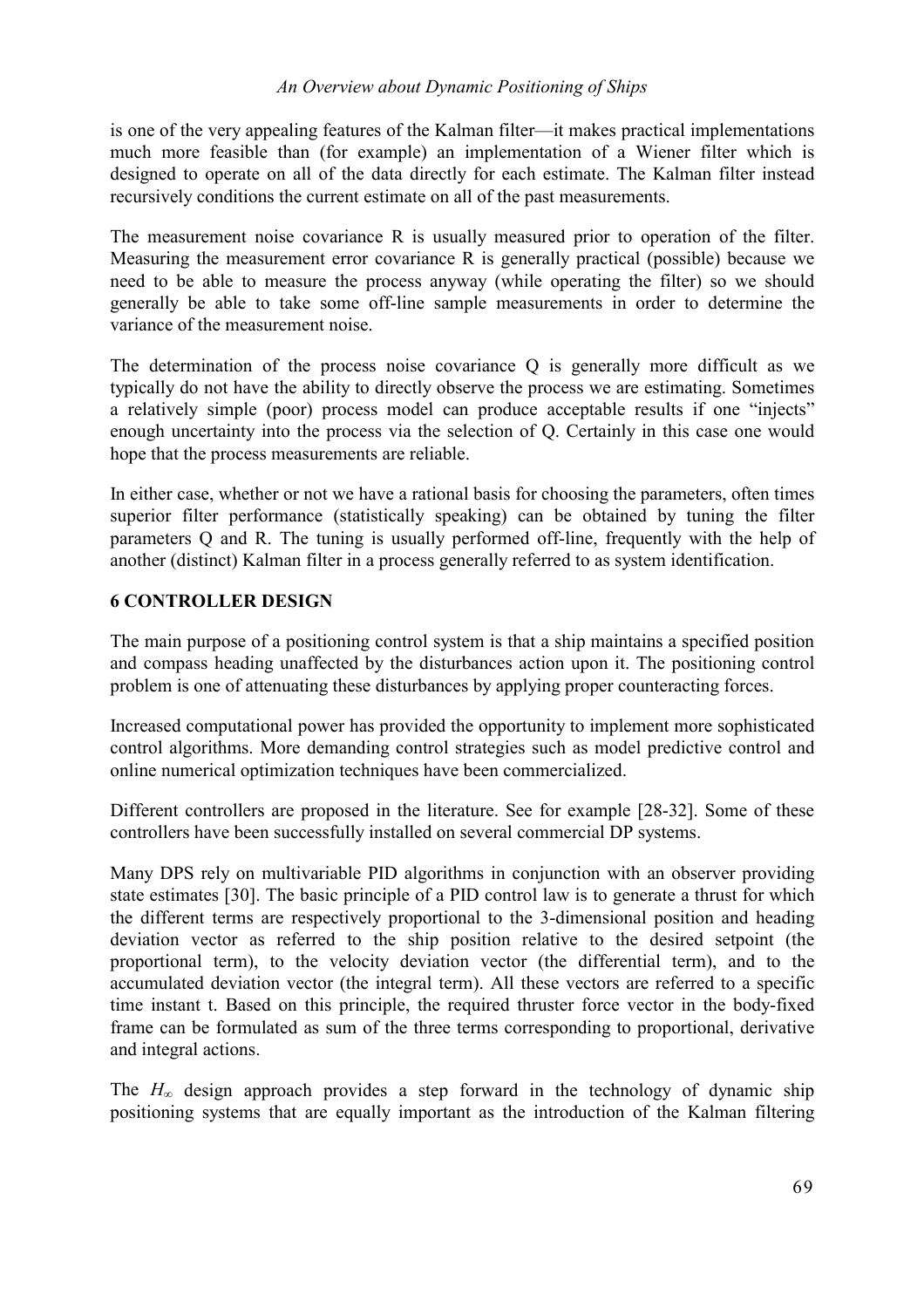optimal control schemes. The advantages of the latter were so obvious that ship operators demanded this capability and the consequence was that the Kalman filtering system was widely applied and used in practice [32].

The  $H_{\infty}$  robust design technique was developed for uncertain systems and its main objective was to provide a design that is more robust than that can be obtained with LQG/Kalman filtering methods or other techniques. The fundamental problem with Kalman filtering methods is that there is no formal method in the problem description in which modeling errors in the plant can be taken into account. In many cases as will be explained below, information is available in the frequency ranges where ship models are poor. However, there is no method for incorporating this information in Kalman filtering/optimal control schemes. The consequence is that many hours can be spent on commissioning. Moreover, it is likely that unpredictable performance will occur in unusual sea-state conditions.

Intelligent techniques as fuzzy control can be used also. FLC provides a nonanalytic alternative to the classical control theory [33].

Fuzzy control is based on an I/O function that maps each very low-resolution quantization interval of the input domain into a very low-low resolution quantization interval of the output domain. As there are only 7 or 9 fuzzy quantization intervals covering the input and output domains the mapping relationship can be very easily expressed using the "if-then" formalism. (In many applications, this leads to a simpler solution in less design time.) The overlapping of these fuzzy domains and their linear membership functions will eventually allow to achieve a rather high-resolution I/O function between crisp input and output variables

# **ACKNOWLEDGMENTS**

Authors gratefully appreciate the support given by the Science and Technology Ministry of Spain under grant DPI2003-09745-C04-01.

# **REFERENCES**

- [1] Balchen, J. G., N. A. Jenssen and S. Sælid (1976). Dynamic positioning using Kalman filtering and optimal control theory. In: IFAC/IFIP Symposium on Automation in O.shore Oil Field Operation. Amsterdam, Holland. pp. 183— 186.
- [2] Balchen, J. G., N. A. Jenssen, E. Mathisen and S. Sælid (1980). A dynamic positioning system based on Kalman filtering and optimal control. Modeling Identification and Control 1(3), 135—163.
- [3] Sælid, S., N. A. Jensen and J. G. Balchen (1983). Design and analysis of a dyanmic positioning system based on Kalman filtering and optimal control. IEEE Trans. on Automatic Control 28(3), 331—339.
- [4] Grimble, M. J., R. J. Patton and D. A. Wise (1980). The design of dynamic positioning control systems using stochastic optimal control theory. Optimal Control Applications and Methods 1, 167—202.
- [5] Fung, P. T.-K. and M. J. Grimble (1983). Dynamic ship positioning using a selftuning Kalman filter. IEEE Trans. on Automatic Control 28(3), 339—349.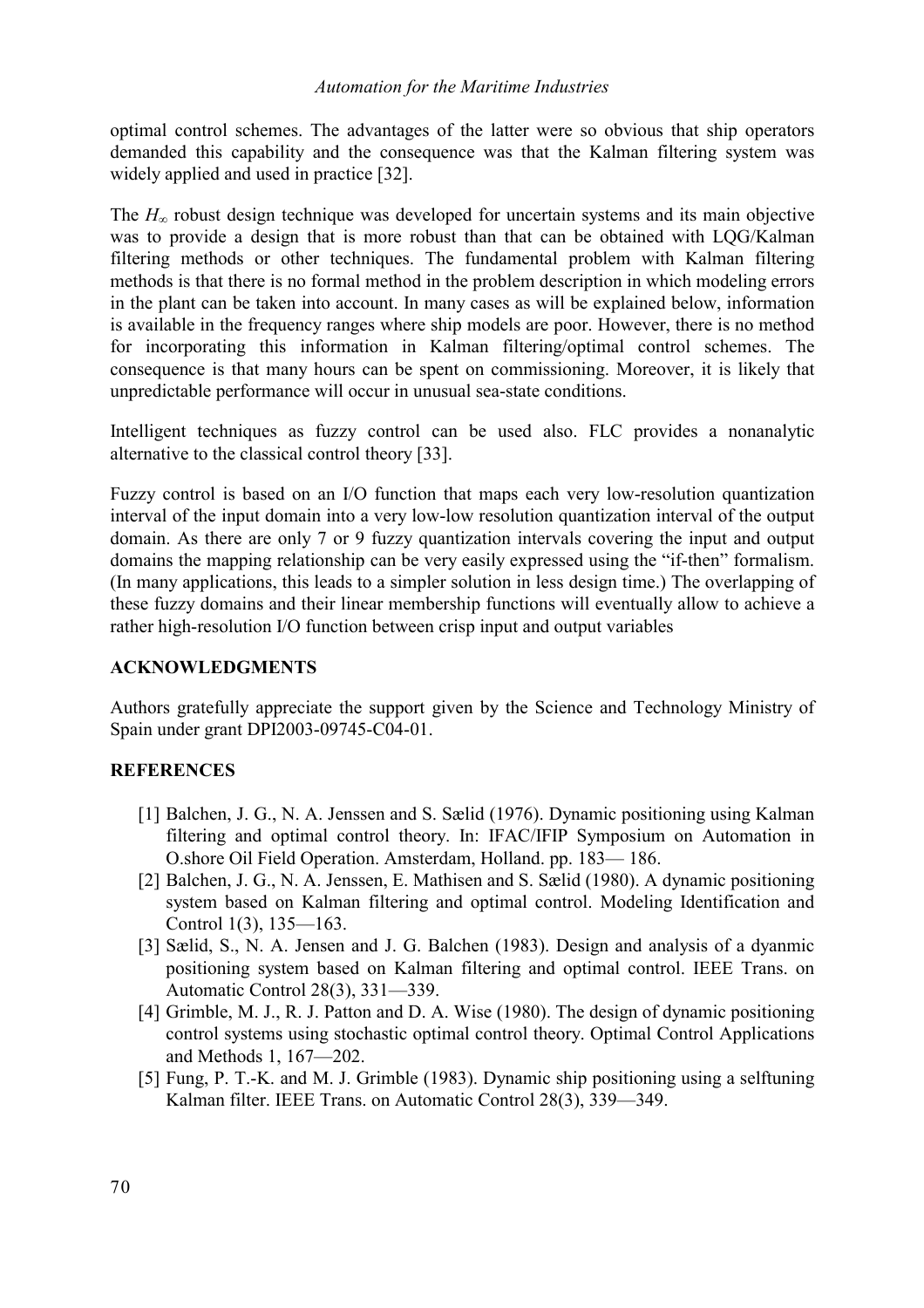- [6] Sørensen, A. J., S. I. Sagatun and T. I. Fossen (1996). Design of a dynamic positioning system using model-based control. J. of Control Engineering Practice 4(3), 359—368.
- [7] Fossen, T. I., S. I. Sagatun and A. J. Sørensen (1996). Identification of dynamically positioned ships. Control Engineering Practice 4(3), 369—376.
- [8] Katebi, M. R., M. J. Grimble and Y. Zhang (1997). H∞ robust control design for dynamic ship positioning. In: IEE Proc. on Control Theory and Applications. pp.  $110 - 120$ .
- [9] Donha, D. C. and E. A. Tannuri (2001). Non-linear semi-submersible positioning system design using an H∞ controller. In: Proc. of the 5th IFAC Conf. On Control Applications in Marine Systems (CAMS2001). Glasgow, UK.
- [10] Sørensen, A. J. and J. P. Strand (2000). Positioning of small-waterplane-area marine constructions with roll and pitch damping. J. of Control Engineering Practice 8(2), 205—213.
- [11] Fossen, T. I. and Å. Grøvlen (1998). Nonlinear output feedback control of dynamically positioned ships using vectorial observer backstepping. IEEE Trans. On Control Systems Technology 6(1), 121—128.
- [12] Fossen, T. I. and J. P. Strand (1999). Passive nonlinear observer design for ships using Lyapunov methods: Experimental results with a supply vessel. Automatica  $35(1)$ ,  $3-16$ .
- [13] Fossen, T. I. and J. P. Strand (2001). Nonlinear passive weather optimal positioning control (WOPC) system for ships and rigs: Experimental results. Automatica 37(5), 701—715.
- [14] Sørensen, A. J., J. P. Strand and T. I. Fossen (1999). Thruster assisted position mooring system for turret-anchored FPSOs. In: Proc. of the 1999 IEEE Int. Conf. on Control Applications (CCA'99). Honolulu, Hawaii. pp. 1110—1117.
- [15] Tannuri, E. A., C. P. Pesce and D. C. Donha (2001). Assisted dynamic positioning system for a FPSO based on minimization of a cost function. In: Proc. of the 5th IFAC Conf. On Control Applications in Marine Systems, CAMS2001. Glasgow, UK.
- [16] Fossen, T.I. and Fjellstad, O.E. 1995. Nonlinear modelling of marine vehicles in 5 degrees of freedom. Journal of Mathematical Modelling of Systems. Vol. 1. No. 1.
- [17] Fossen, T.I. 1994. Gidance and Control of Ocean Vehicles. John Wiley and sons.
- [18] Webster, W.C. (editor). 1992. Shiphandling Simulation. Application to waterway design. National Academy Press.
- [19] Lloyd, A.R.J.m. 1989. Seakeeping: Ship Behaviour in Rough Weather. Ellis Horwood.
- [20] E.V. Lewis (editor) (1989). Principles of Naval Architecture. Second Revision. Volume III. Motions in Waves and Controllability. The Society of Naval Architects and Marine Engineers.
- [21] Aström, K.J. and Källström, C.G. 1976. Identification of ship steering dynamics. Automatica. Vol. 12. Pp.9-22.
- [22] Aranda, J., J.M. de la Cruz, and J.M. Díaz. Identification of Multivariable Models of Fast Feries. European Journal of Control (2004) vol. 10, no.2, pp. 187-198.
- [23] Bradford W. Parkinson and James J. Spilker Jr. (Editors). Global Positioning System: Theory and Applications (Volumes I & II). 1996, AIAA.